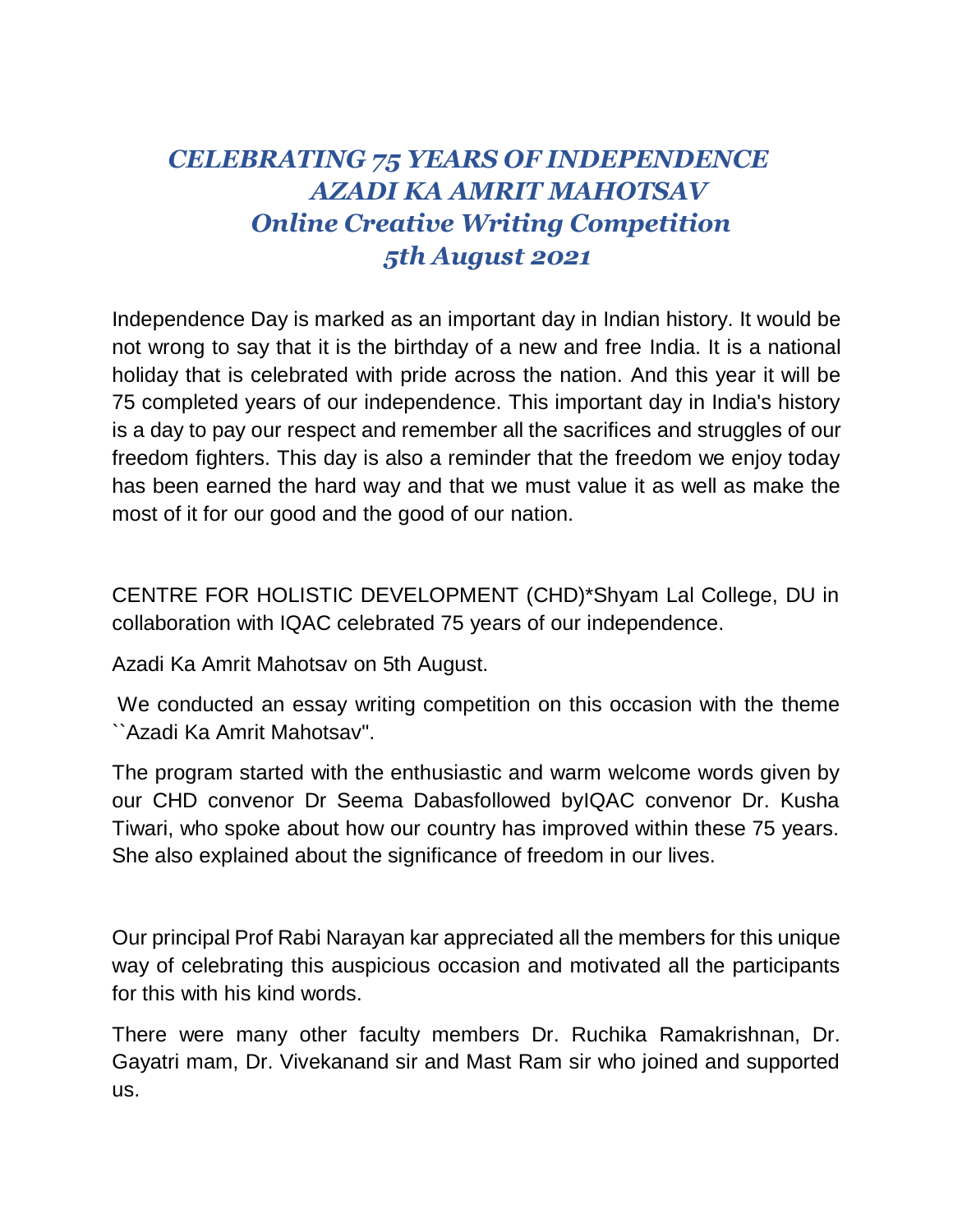Later the competition began where Akansha(Core Member, CHD) explained the rules of the competition. The competition started at 4:15 pm and ended at 5:15 pm. At last Akansha gave a word of thanks to all the participants for their active participation and cooperation throughout the competition.

The entire team of the CHD

Sparsh tandon(TL) ,Archit Agarwal(TL) ,Akansha Sachdeva,Gautaum porwal ,Divya jyoti were appreciated for their full time attention and hard work in making this event successful.

Total of 17 students participated in the competition.

Winners of the competition:

1st prize - Anushka Tiwari

2nd prize - Tejaswi Bindal

3rd prize - Richa Sharma

At last one day is never enough to pay homage to all the freedom fighters, in fact they should be remembered everyday and held as a source of direction.

| $SLC$ (University of Delhi)<br><b>Shyam Lal College</b><br><b>Centre for Holistic Development (CHD)</b><br>in collaboration with IQAC<br><b>CELEBRATING 75 YEARS OF INDEPENDENCE</b><br><b>AZADI KA AMRIT MAHOTSAV</b><br><b>Online Creative Writing Competition</b>                                                                                                                                                                                                                                            |
|-----------------------------------------------------------------------------------------------------------------------------------------------------------------------------------------------------------------------------------------------------------------------------------------------------------------------------------------------------------------------------------------------------------------------------------------------------------------------------------------------------------------|
| <b>Instructions</b>                                                                                                                                                                                                                                                                                                                                                                                                                                                                                             |
| · 500 word limit only<br>· 45 minutes will be given<br>· Language can be either English or Hindi. Should be maintained<br>throughout the essay<br>· Link will be provided in the WhatsApp group<br>· Participants have to make a pdf and send it to the provided email id.<br>Should be mailed within the time provided.<br>· Pdf should include the NAME, COURSE, and COLLEGE NAME of the<br>participants.<br>· Platform : Zoom<br>· Camera should be on throughout the competition. Mic should be on<br>mute. |
| Date: 5 August 2021<br>$1$ Timing: 4:00 PM                                                                                                                                                                                                                                                                                                                                                                                                                                                                      |
| Attractive prizes for winners<br>Dr. Ruchika Ramakrishnan, Dr. Gayatri Chaturvedi, Dr. Mast Ram<br><b>Faculty members</b><br>Dr. Kavita Arora, Dr. Prabhat Sharma & Dr. Vivekanand Nartam                                                                                                                                                                                                                                                                                                                       |
| Dr. Seema Dahas<br>Dr. Kusha Tiwari<br>Prof. Rabi Narayan Kar<br>Convenor, CHD<br>Coordinator, IQAC<br>Principal                                                                                                                                                                                                                                                                                                                                                                                                |
| Contact No. Archit : 9760291734<br>Sparsh : 8386951573<br>/Centre For Holistic Development CHD.SLC   @chdofslc   chd.shyamlalcollege@qmail.com                                                                                                                                                                                                                                                                                                                                                                  |